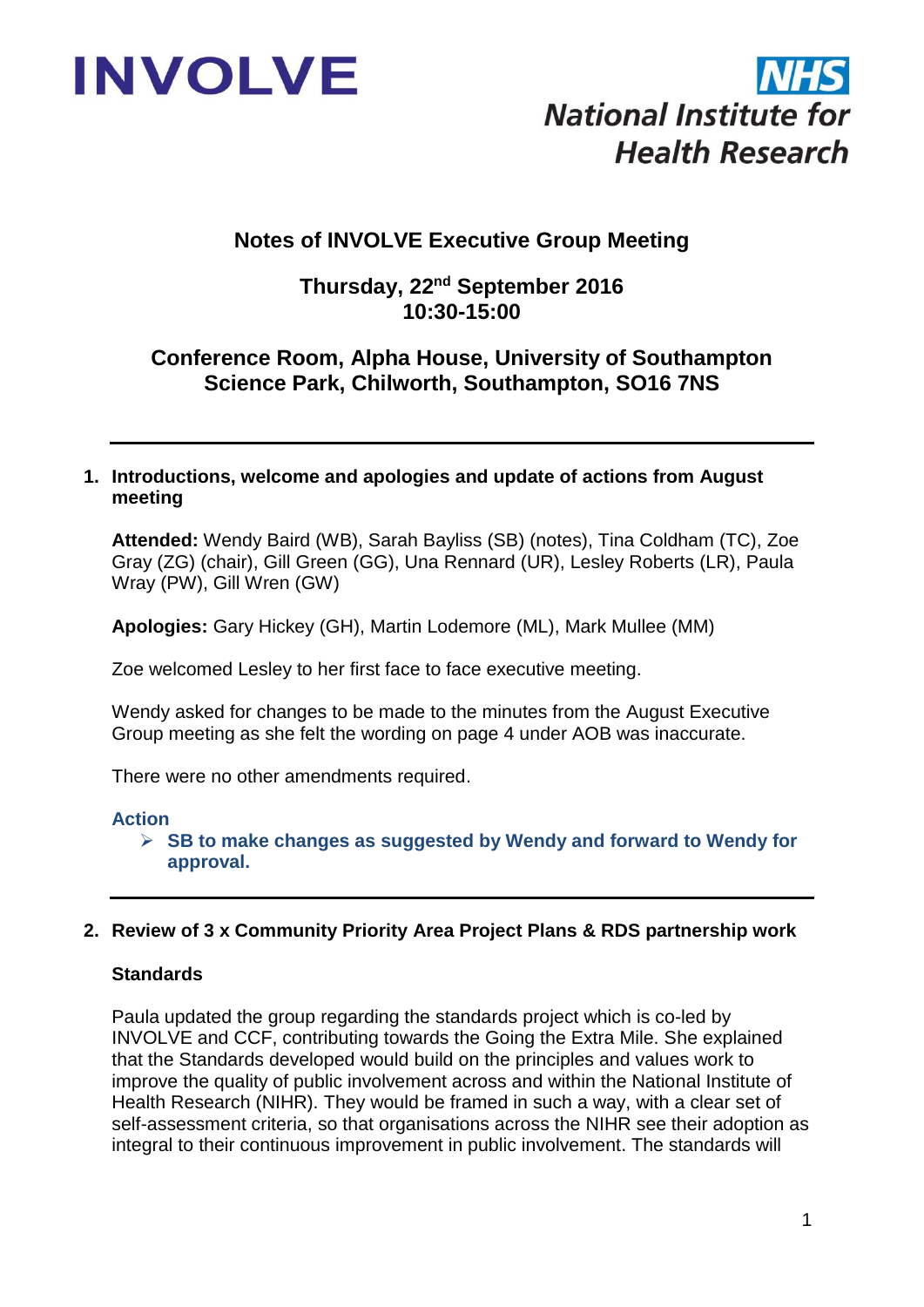ensure that minimum levels of public involvement are attained and enhancements acknowledged and celebrated.

Paula outlined the objectives of the project as follows:-

- Utilise the Values and Principles identified [\[Public Involvement in Research](http://www.invo.org.uk/posttypepublication/public-involvement-in-researchvalues-and-principles-framework/)  [Values and Principles Framework\]](http://www.invo.org.uk/posttypepublication/public-involvement-in-researchvalues-and-principles-framework/) along with existing standards and literature to develop appropriate standards.
- Draft standards and associated identifiers and guidance to be presented for consultation and prioritisation.
- Pilot agreed standards and evaluate.
- Roll out across NIHR and build standards into all activities.
- Celebrate achievements and continually improve the quality of public involvement in research.
- Capture impact

Paula explained that the next steps, following the initial workshops with public members, would be to draft a list of 6 potential standards and work up possible associated identifiers and guidance. These would then be presented to wider stakeholders for consultation and prioritisation at Shared Learning Groups, Health and Care Research Wales Conference and the NIHR Public Involvement Leads Meeting to see if there were any gaps and what support and guidance would be needed. Paula explained that some flexibility would need to be given in each organisation as standards vary so much within each organisation and will give a framework for reporting across the system.

Paula clarified that following on from this the standards would be piloted in January 2017 within the NIHR and within the shared learning group and then a public consultation would take place in February 2017. After the pilot the standards would then be evaluated and rolled out in December 2017 in phases across the NIHR with buy-in from the NIHR that the standards are upheld and will be the minimum expectation.

Discussions took place on how we can assure this is monitored and that everyone will have to report against those set standards. We need to ensure that the impact as to what has changed is recorded and a suitable reporting framework is developed to ensure that we don't add to people's workload. There should be a range of indicators with examples of good practice. Each organisation would be expected to report through their systems and will be available to public.

Further discussions took place and we should consider the following:

- Should PPI stats e.g. outcome of standards reporting be available on the NIHR PPI pages?
- Only meaningful metrics should be recorded and made public i.e. ask the public what they would like to know.
- Is money being spent on PPI as outlined in individual research applications? This should link to PPI reports within organisations as there is often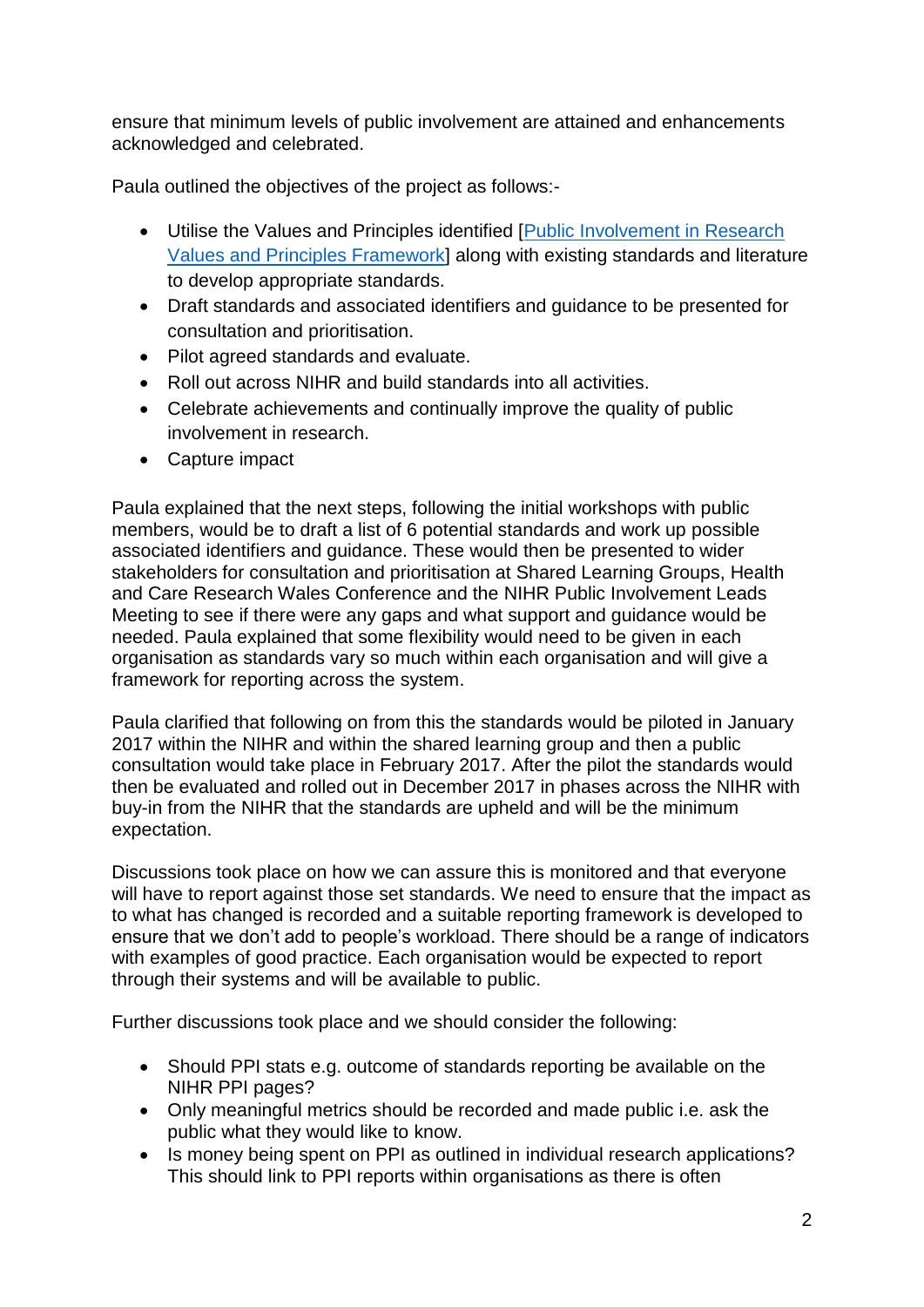inconsistency and everyone reports in different ways. By the time it is followed up within programmes reporting it's too late to act. PPI plans should have built in protocols so they can be managed against what they are planning to do. Could this be incorporated within Research Fish, which has got public involvement questions which could possibly be strengthened?

#### **Actions**

- **PW to consider who might pilot the standards, consider the 10 RDS, which could help improve consistency across the RDS's.**
- **PW to attend PIC meeting to explain the how the pilot might work and the potential system for reporting standards.**
- **PW to consider the word count for the standards reporting system to ensure consistency.**
- **PW to take forward discussions around PPI involvement in projects with NETSCC to include evidence of the impact of patient & public involvement in research projects. Provide a link to this information and provide annual checks to ensure PPI plans incorporate protocols & keep the exec group informed.**

#### **Diversity & Inclusion**

Paula reported that The Diversity and Inclusion Work stream had arisen from Recommendation 10 in the Going the Extra Mile report [\(http://tinyurl.com/llekart\)](http://tinyurl.com/llekart) as well as previous work championed by INVOLVE through its Advisory Group. Paula explained that INVOLVE will have at its core an approach that integrates consideration of diversity and inclusion and it is envisaged that the role of INVOLVE will be to ensure that researchers are challenged and supported to improve their practice, working with other key bodies. She clarified that the values and standards work programme would also feed into this work stream and through benchmarking instill a greater and unified understanding of what constitutes inclusive and ethically sound practice in research and wider health and social care contexts. This work would be underpinned by a range of activities and resources that would serve to increase researchers' and clinicians' confidence and competence in this area and support active involvement of communities to help shape and deliver these activities.

Paula explained that although public involvement is accepted and done some researchers exclude those individuals who would potentially benefit the most through their exclusion criteria (non-English speakers). She wanted to produce practical guidance for researchers working with marginalised groups, giving practical examples for example actually going to these marginalised communities to talk to them instead of expecting them to come to you.

#### **Discussions took place as follows:-**

- We need to showcase good examples.
- People are afraid of offending as they don't understand culture.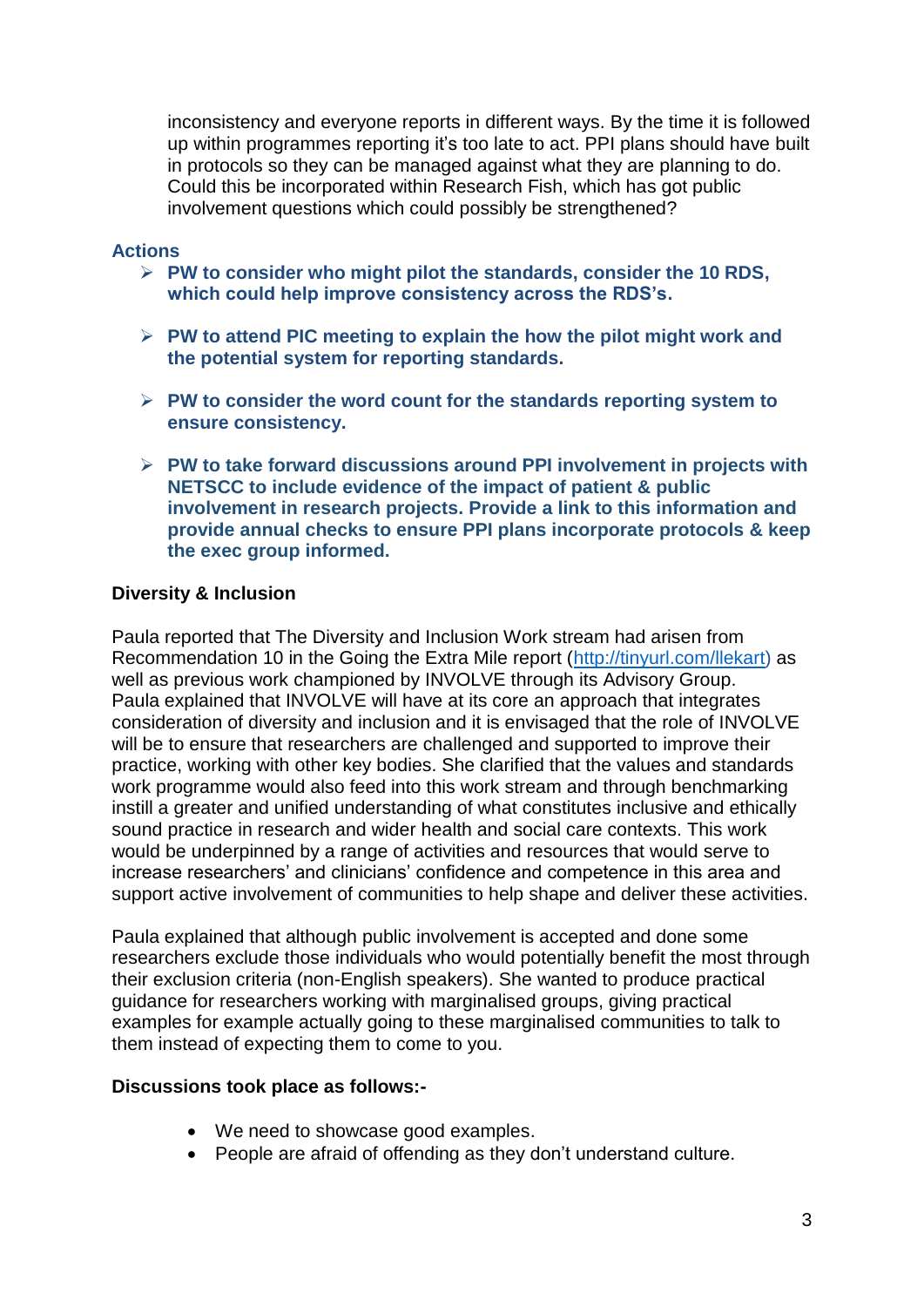- We need to think in different ways for example use community venues rather than hospitals for meetings.
- Researchers need to go to where people are e.g. to care homes etc.
- Researchers say they don't have the time or money they either need resource timescales or to be shown how it can be done.
- Is there a way of doing research differently Manchester are engaging the community in doing arts activities before even bringing up the possibility of research?

Paula outlined the work plan and a reported that a working group had been set up to steer this project, which would include members of the INVOLVE Advisory Group and other partners while exploring the challenges of this project. The Group would be working on methods of sharing information wider so that others could contribute. Paula went on to explain that the work plan for Diversity & Inclusion would be updated by the INVOLVE Diversity & Inclusion working group when they met in October, then discussed at the NIHR Voices event in Yorkshire & Humber on 10<sup>th</sup> November. Paula confirmed that the use of shared-learning groups to help broaden the reach of this work will be vital.

## **Actions**

- **PW think about how you monitor diversity as it is much broader and can't be tokenistic, we need to move on and forward.**
- **PW to discuss with GG regarding a Diversity event to be held in spring that we could link into.**

## **Co-Production**

Zoe asked the group to discuss the Co-production work plan, the long term objective of this plan is to ensure that NIHR staff, members of the public, and researchers who bid for NIHR funding are aware of and understand the NIHR approach to coproduction and to ensure that NIHR is perceived as a leading voice in the wider debate about co-production and PPI in research.

Discussions took place as follows:-

- Key principles need to be looked at in more depth and attitudes need to change.
- How committed are the NIHR to co-production?
- We need to try to get a common view of what co-production is?
- Consider SCIE principles, who needs to be in room, how do we do that, how do we make it welcoming, how are boundaries broken by working together for a common aim?
- Understanding the possibilities of co-production and how it will improve research.
- Provide examples of where co-production can be applied and at what points in the research cycle.
- More inclusion and diversity is needed throughout the process with user researchers at the top of a hierarchical pyramid.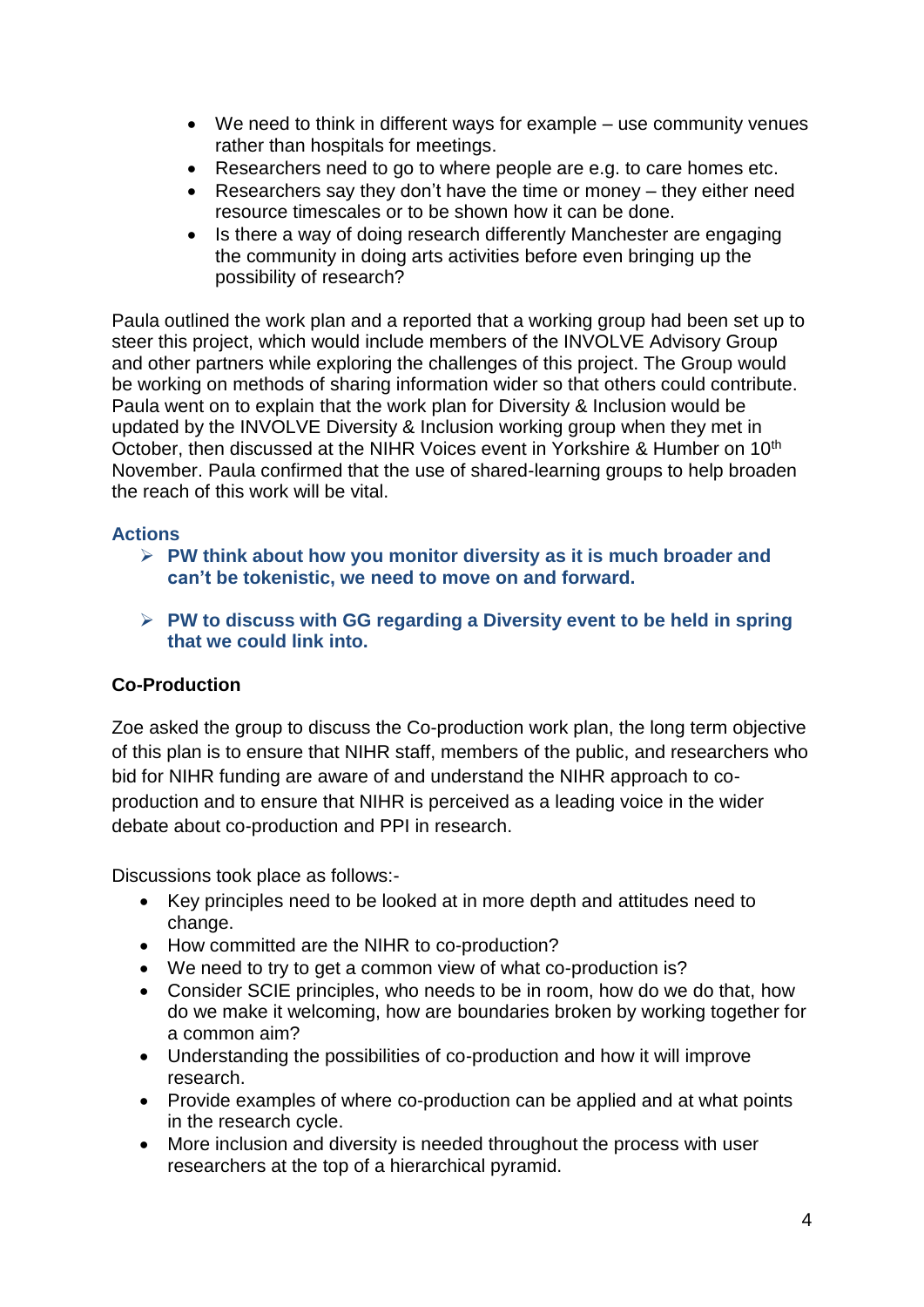### **Actions**

- **GH to please update the 'Building on people's existing capabilities' section of the project plan (page 2) as the group did not consider this was in a plain English format.**
- **GH to make amendments to the project timeline table on page 15 as it is unreadable as it stands.**
- **GH to ensure the timescales and outcomes of this project are realistic.**
- **GH to send the Co-production specification that has been sent to the RDS's to the Executive group.**

### **Regional Networks**

The aims of the Regional Network Project is to ensure that the INVOLVE-RDS Partnership explores and supports existing networks and forums in each of the 10 RDS regions, and creates new networks where none exist. Links will be created to and from the regional networks to the national agenda, through the INVOLVE-RDS Partnership. Sustainable funding models for local networks will be explored, as no central funding will be provided by the INVOLVE-RDS Partnership.

Discussions took place as to when and how funding should be used to support regional networks. It was agreed that any discretionary INVOLVE financial contribution from its limited budget to events or activities in regional networks would be exceptional, as much of the work expected falls within remit of the organisations involved and shows their commitment to the network. INVOLVE are already offering resource (time) and boundaries should be established along these lines. However, INVOLVE budget holders reserve the right to contribute small amounts towards mutually beneficial activity in a regional network, where that activity aligns to INVOLVE strategic priorities and work programme goals and INVOLVE is acknowledged/co-branded, and where the organisation/s involved couldn't reasonably be expected to deliver (or deliver as well) without. Executive Group members advised that it should be on the basis of business case, in agreement with Director, and that it should be recognised that in some areas this will be needed, in others not, so INVOLVE should not be expected to contribute evenly. Executive Group members advised that rules are set on eligible and ineligible activities for any INVOLVE contribution.

### **Actions**

- **ML, GH, PW to share the regional network current activity status paper with shared learning groups.**
- **GH, PW to find out if Lesley can be invited to the West Midlands network meeting on the 14th November 2016.**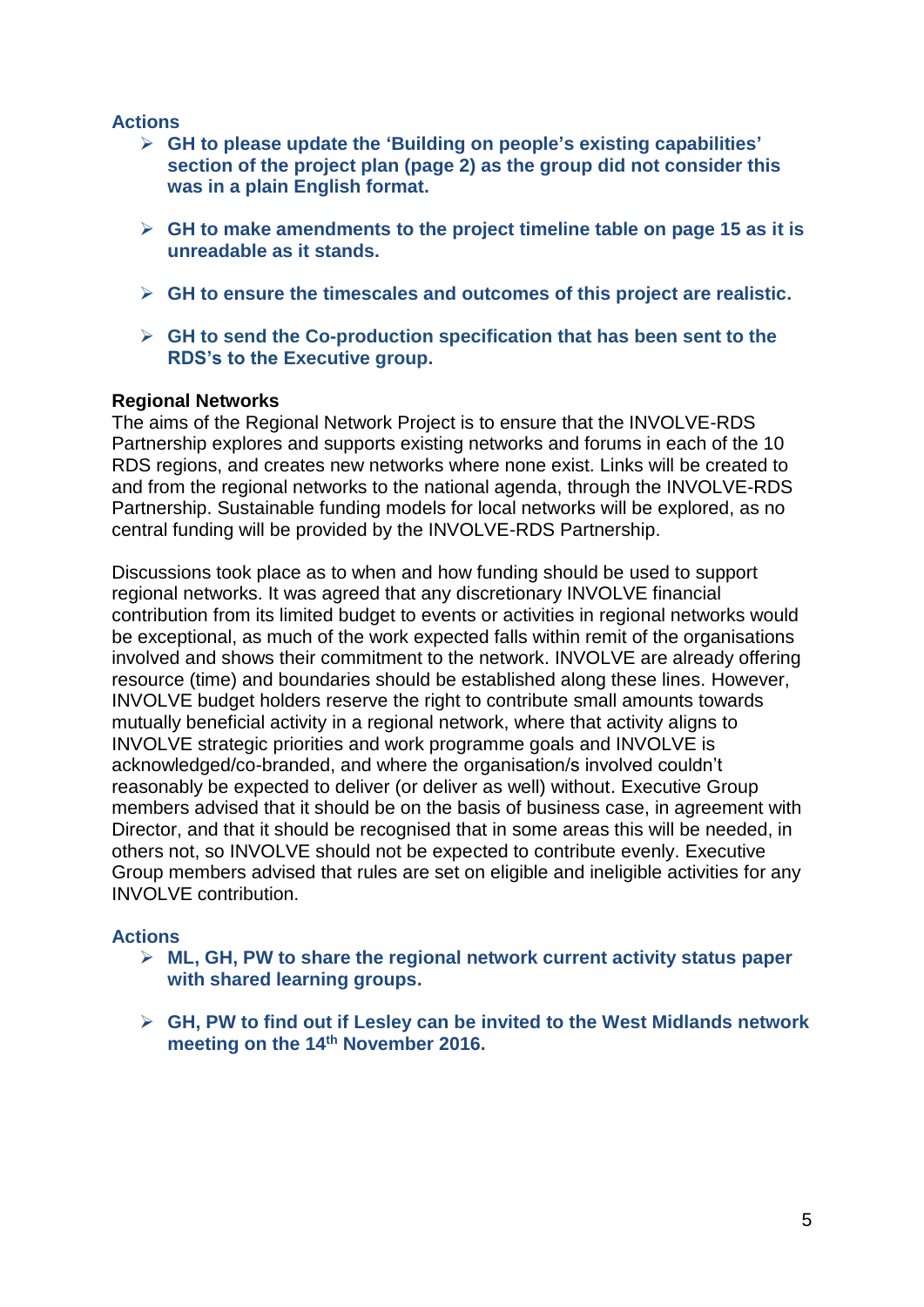## **Learning and Development**

Zoe asked the group to discuss the Learning and Development project plan. The aim of the project will be to provide improved awareness and access to Learning and Development opportunities, using systems and tools that share information and improve understanding of learning and development for public involvement in research. This improved understanding will ease the identification of learning or skills that would benefit individuals and improve their experience of involvement.

Discussions took place about the CRN PPIE zone and it was mutually agreed that clarification was needed as to who it was actually meant for as public members are unable to access the NIHR hub. It was felt that INVOLVE needs to be more directive regarding Learning and Development especially at the Senior Leadership Team Meetings.

Gill Wren expressed her concern that the NIHR website doesn't have the facility for searchable databases and therefore having a route map to look at the different stages of research would be beneficial to public members. She mentioned that the new NIHR website will include a Learning and Development tab on the public page, within 'what's useful for the public'. Links will point to the CRN 'learning zone', which is very CRN-specific, but wider contributions from regional Learning and Development activities are welcome for the new Learning and Development tab.

#### **Action**

 **GW to make contact with Mick Mullane who is looking to produce a route map.**

Comments were made from the Executive group that the first page of Project Plans were not consistent across the board, some detailed sign offs, deputies and team and some didn't.

After discussions the Executive Group supported each of the Work Plans, subject to their reformatting

#### **Action**

- **PW, ML, GH to discuss format of front page of project plans so that they have an identical template.**
- **PW, ML, GH to ensure that if these project plans are to be sent to Advisory Group members that they are summarized and font 12 Ariel is used as Executive Group members struggled with the small print.**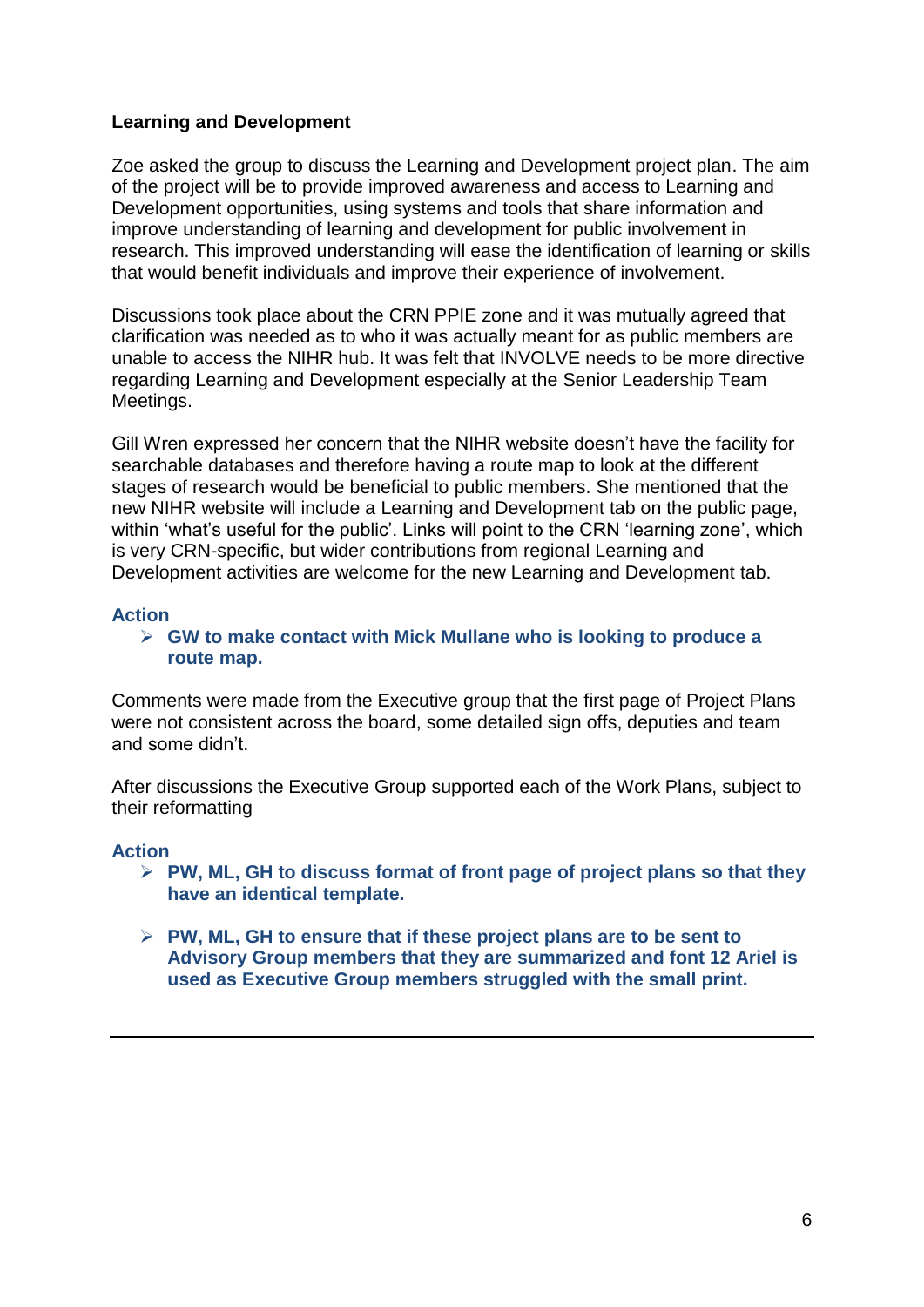### **3. Hub & Spoke – Sharing Information (invoDIRECT)**

The group discussed the invoDIRECT paper. Gill Wren considered that the invoDIRECT system would be the best way of sharing information to enhance the RDS hub and spoke model, including how the work with regional networks would be displayed. She felt this could help those searching regionally, nationally or locally. She explained that this system could be used to hold local RDS information that is currently not on invoDIRECT. She felt the system is already working well and by adding new information would make it a more useful tool. Gill would be working with RDS's to develop a mechanism to populate invoDIRECT to make it even better.

#### **Action**

### **GW to attend next PIC hangout to be held on the 27th October and face to face meeting in December – contact GG for more details.**

#### **4. Conference – progress and approach**

Zoe confirmed that INVOLVE approach on conference was coming together now and would be discussed further at the Conference Working Group Meeting being held on the 26<sup>th</sup> September. She outlined the likely regional flavour to the conference, with events feeding into the Conference in late 2017, which was subject to discussion of the working paper with the Conference working group, including Advisory Group and Associate members.

Wendy updated the group on RDS methods for organising regional events. She explained that administration of these events is provided nationally which included regional coordination of venues and local delegates and that good processes were in place. She clarified that it would be useful to get dates in diaries sooner rather than later, to ensure other regional events do not clash.

Looking forward Zoe mentioned that it might be possible to collaborate on ongoing regional events after the conference year, potentially in the same format i.e. 4 x events.

#### **Action**

**ZG to update the Executive Group as plans develop.**

### **5. Work programme & Risk Register**

Zoe updated the group regarding the work programme and Risk Register. The group discussed showcasing what INVOLVE had done so far and communicating the new ways of working and how INVOLVE had changed. It was felt important to do this by a drip feed method so by time the conference arrives people were already aware of that change and movement. It was felt that this should be communicated in many different ways. It was suggested that for INVOLVE Advisory Group members to get a feel of the new culture any good news and thoughts about conference should be communicated on a weekly basis ideally, starting before the next group meeting.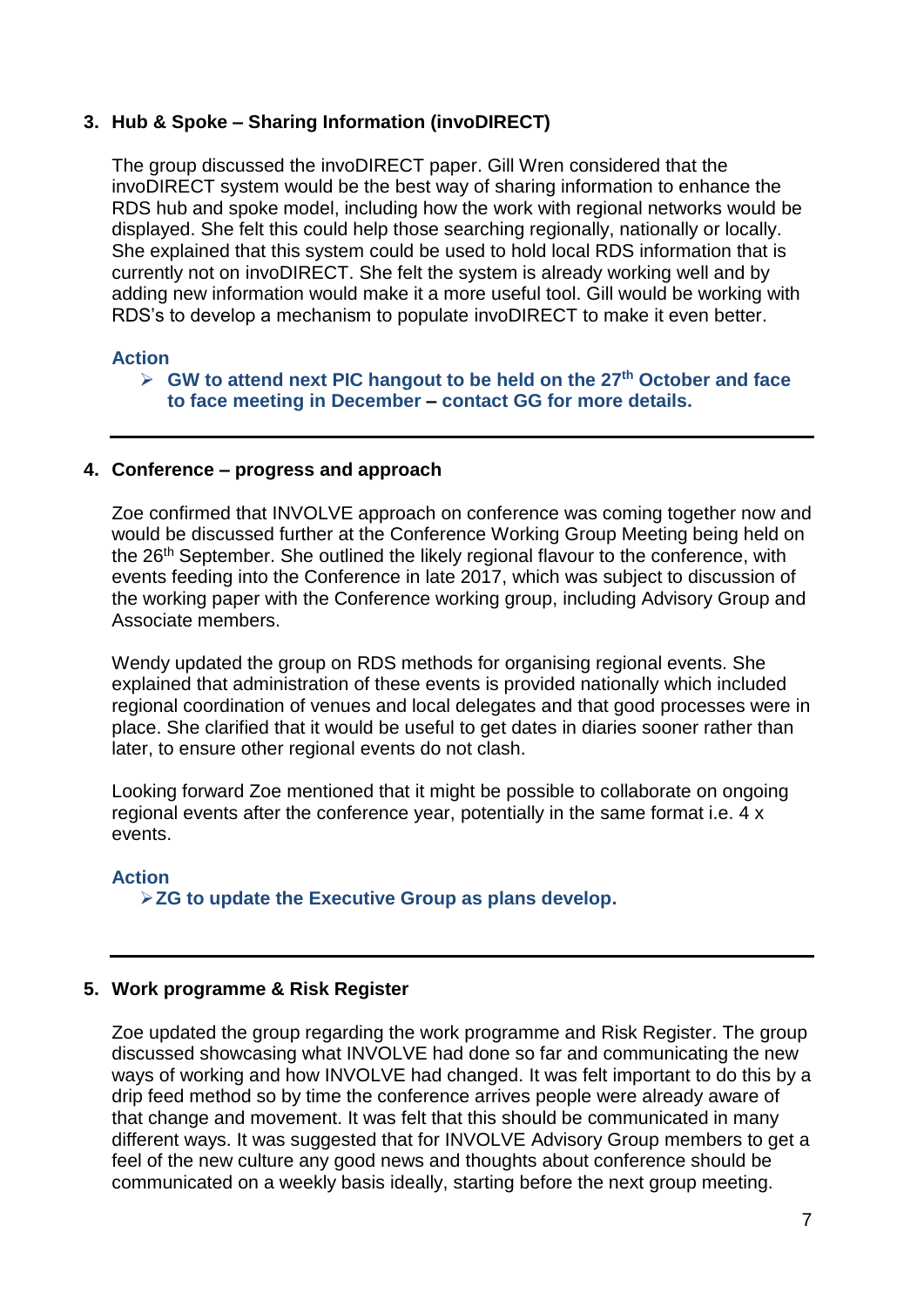Discussions took place regarding the possibility of INVOLVE Advisory members/Associates to attend external meetings as INVOLVE ambassadors, to free up time for INVOLVE staff. Consideration would need to be given as to what events would be the most productive for them to attend. Training would need to be given to Advisory Group members with clear strategic objections and the corporate identity would need to be clear. This role should be offered to the best person for the job and be transparent.

Zoe clarified that the INVOLVE/RDS consortium agreement was very close to being signed off.

#### **Actions**

- **ZG to chase Ellie for contract.**
- **ZG/GW to discuss communications to go out to the advisory group and wider.**
- **GH, PW, ML to discuss the INVOLVE ambassador programme further.**
- **ZG to Add additional Risk to register regarding the RDS recommissioning process as any changes to the current 10 RDS regions could affect the partnership with INVOLVE.**

#### **6. International work**

Zoe updated the group to say that she would be attending the NHS research Scotland Annual conference held in Glasgow in October and the PCORI Annual Meeting in America in November where she was hoping to build some international partnerships.

### **7. Update from wider meetings e.g.: NIHR Strategy Board, PPI.**

Zoe updated the group regarding the Senior Leadership Team meeting, she felt there was a genuine commitment to work collectively and to refine the key objectives for next 3 years. She felt there was a willingness for Centre's to work together and for the group to give more direction e.g. in reporting to all parts of the system. Wendy commented that she thought a lot of the objectives were coming to INVOLVE that shouldn't necessarily be for INVOLVE.

#### **Action**

 **ZG to consider the SLT recommendations and work out who should be doing what.**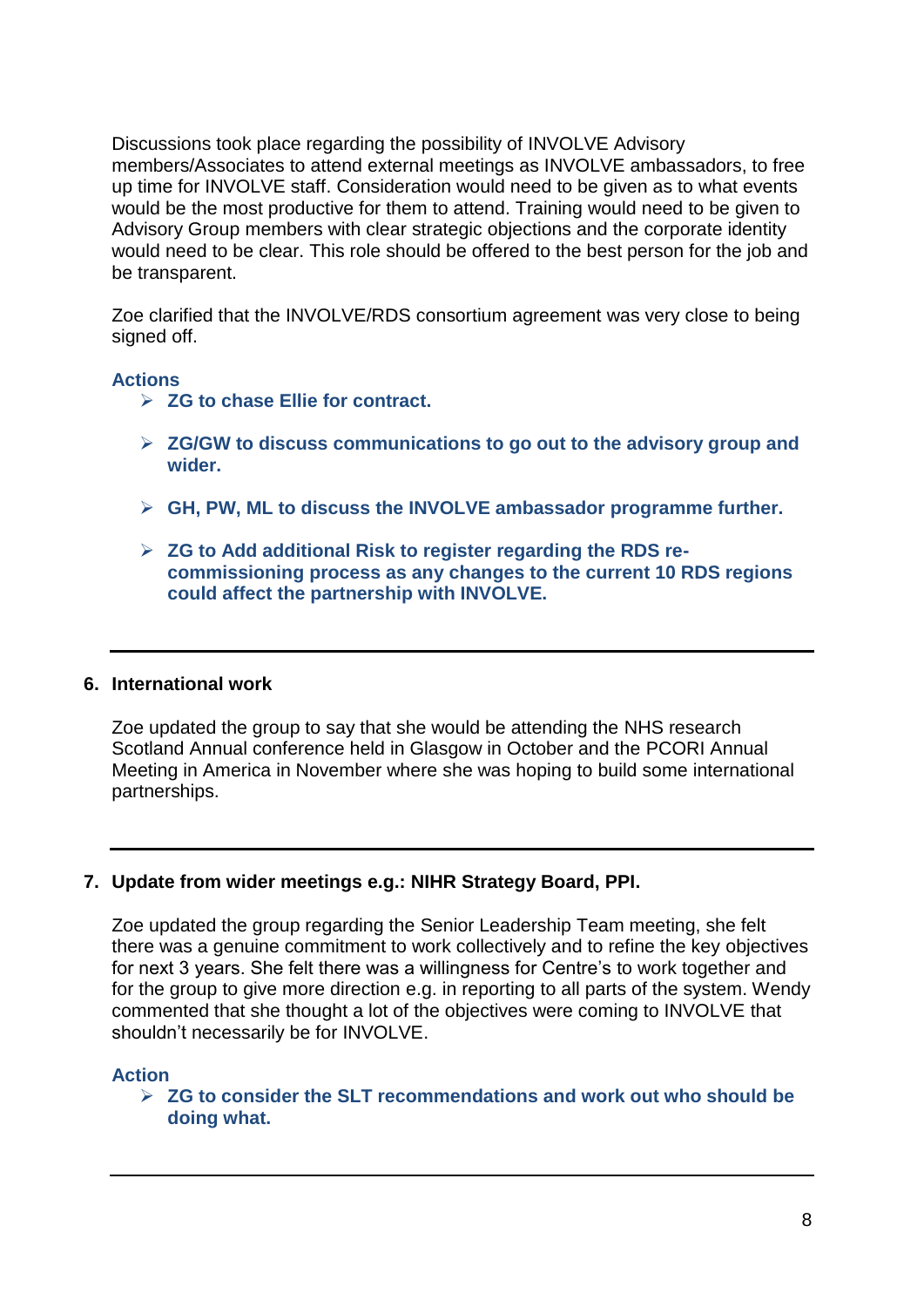#### **8. Future meetings – timings/approach**

Wendy explained that there was a themed call launched event in January and she wasn't sure if this clashed with the Face to Face Executive meeting.

There were discussions around the Executive Group team building day that was planned for January. It was decided that this should be put on hold until the spring when the new public members would be in place.

Una wondered whether the public membership of the Executive Group should be a mix of INVOLVE Advisory Group members and wider PPI as it could make it too insular. Zoe explained that it was discussed with the recruitment sub group that for someone to feel able to fully contribute to the Executive Group, prior membership of INVOLVE was considered necessary, also this meant a clear flow through from the Advisory Groups strategic advice into strategy setting and work programme oversight.

#### **Actions**

- **SB to find out when the themed call launched event is in January in case it clashes with the January Executive Meeting (check with Sarah Puddicombe).**
- **ZG to consider new plans for the Executive Team Building Day with the team and make Ruth Nash aware of the change.**

### **9. AOB**

#### **Public involvement leads' meeting**

Paula confirmed that a second Public Involvement Leads' meeting is scheduled for Friday 25th November in London, with Chris Whitty, Louise Wood and Simon Denegri confirmed. She explained that planning would be for 100 to 120 people, in line with the 2014 meeting. She explained that Sally Crowe would facilitate, but may need RDS PIC members to help with small-table work. Allocation of places will be managed, similar to 2014 i.e. expressions of interest to be sent from representatives from each region. The programme would include standards work, *Going the Extra Mile*, Learning and Development for Public Involvement Leads. It was agreed this would be a good opportunity to showcase how the INVOLVE-RDS partnership is working. Tina suggested that highlighting the dynamism of NIHR activity in public involvement might sway high-level attitudes towards the topic.

Wendy suggested that we raise the event at next RDS PIC meeting, to get members' input into how this meeting might best work. Also Executive Group members might be able to help where facilitation would benefit.

Part of the meeting will be to assess what would be useful for Public Involvement Leads and one suggestion was that perhaps INVOLVE could host an on-line